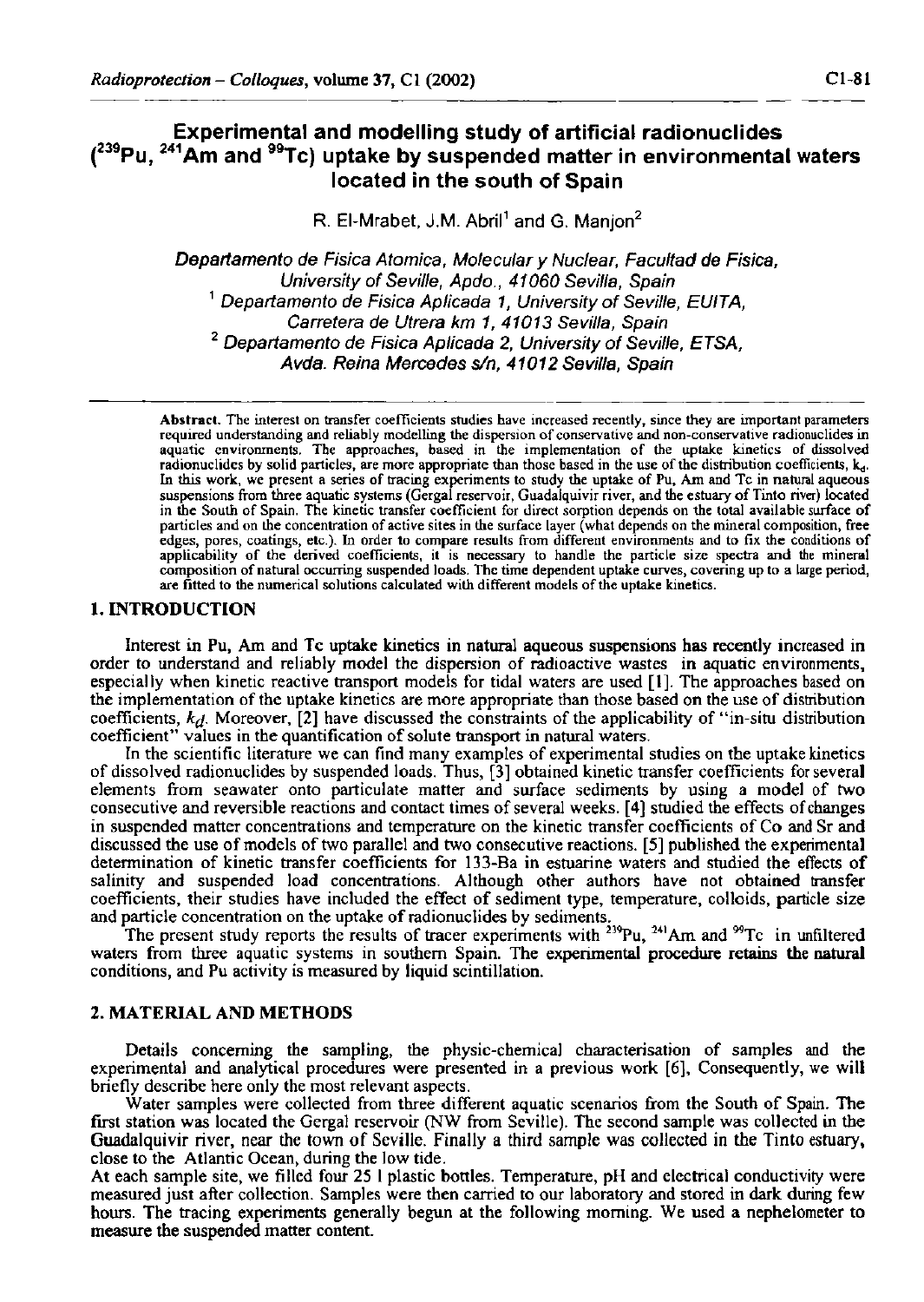In each experience, a typical volume of 1.0 1 of water was transferred into a glass beaker. There, the sample was spiked with <sup>239</sup>Pu, <sup>241</sup>Am or <sup>96</sup>Tc and continuously stirred in to avoid any decantation of the suspended matter. We followed the time evolution of the activity concentration in the dissolved phase by taking aliquots at different times after spiking. A typical volume of 45 ml was selected for every aliquot. Suspended matter was removed by centrifugation (20 minutes at 4000 rpm). Then, 35 ml of supernatant were transferred into a plastic container and acidulated with  $1 \text{ ml}$  of  $\text{HNO}_3$  to avoid loses of plutonium by adsorption onto the container walls. Finally, 5 ml of acidulated sample was transferred into a plastic vial and mixed with 15 ml of liquid scintillation cocktail Pharmacia Optiphase 3.

A granulometric analysis of all the samples was carried out by using a Master Sizer instrument **with**  100 size bands, from 0.01 to 1000 um. A Scanning electron microscope (SEM) wa^^se^to study **the**  morphology of natural particles from all the samples.

Results from experiments with <sup>239</sup>Pu are depicted in Fig. 1, which shows the time course of the total <sup>239</sup>Pu activity (given in cpm) in 5 ml in the supernatant waters.



Fig. 1: Time evolution of <sup>239</sup>Pu activities (in cpm) in the dissolved phase corresponding to the five experiments (points with error bars). Continuous lines indicate the different sequences of the uptake kinetics.

## **3.** MODELLING APPROACHES

In what follows we will apply to our data a model of two parallel, reversible and concentrationindependent reactions followed by a consecutive, non-reversible and concentration-independent reaction to derive the corresponding values for the kinetic coefficients (see discussion in section 4). The equations for the system are:

$$
\frac{da_w}{dt} = -(k_{1,1} + k_{1,2})a_w + k_{2,1}a_{sp,1} + k_{2,2}a_{sp,2}
$$
\n(1.1)

$$
\frac{da_{\varphi,1}}{dt} = k_{1,1}a_{\omega} - k_{2,1}a_{\varphi,1} - k_{3,1}a_{\varphi,1}
$$
\n(1.2)

$$
\frac{da_{\varphi,2}}{dt} = k_{1,2}a_{\varphi} - k_{2,2}a_{\varphi,2} - k_{3,2}a_{\varphi,2}
$$
\n(1.3)

$$
\frac{da_{sp,3}}{dt} = k_{3,1}a_{sp,1} + k_{3,2}a_{sp,2}
$$
\n(1.4)

where  $a_w$  [Bq/1] is the tracer concentration in the dissolved phase;  $a_{sp}$ <sub>*j*</sub> and  $a_{sp}$ <sub>2</sub> [Bq/1] are the **concentrations related to sites in solids** participating in first **and** in **second parallel and reversible**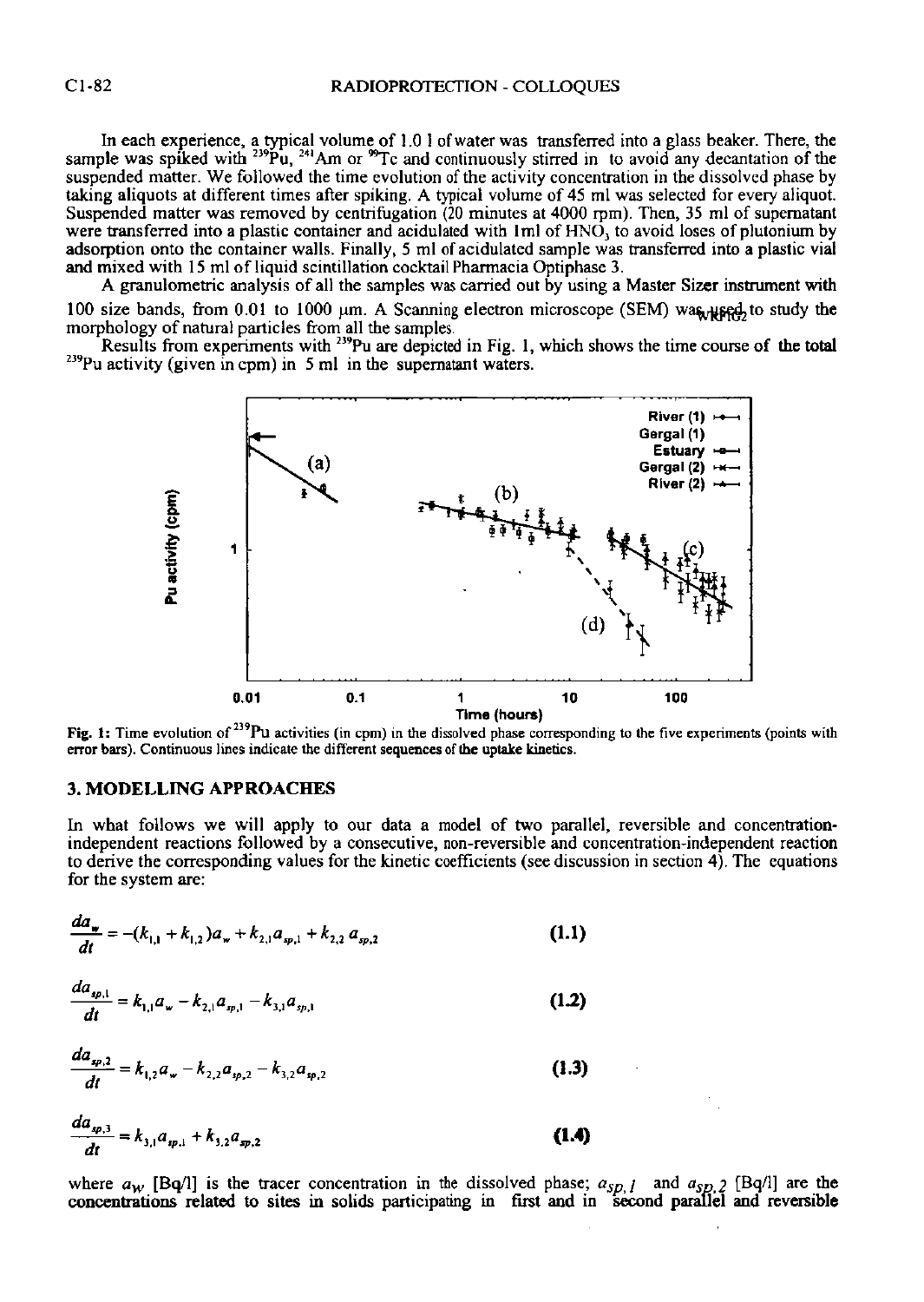#### ECORAD 2001 Cl-83

reactions, respectively. Similarly,  $a_{5p,3}$  [Bq/l] is the concentration in solids related to the non-reversible<br>unions. The six kinetics transfer coefficients have units inversely proportional to time (s<sup>-1</sup> or h<sup>-1</sup>). first instance we assumed a similar value for  $k_3$  *I* and  $k_3$  2 coefficients. The concentrations in solids are related to the corresponding specific activities (in Bq/kg and denoted with \*) by means of suspended load<br>concentration,  $m_S$ , in units of kg/l:  $a_{SD,I} = a^*_{SD,I} m_S$ ,  $a_{SD,Z} = a^*_{SD,Z} m_S$  and

 $a_{sp,3} = a^*_{sp,3} m_s$ <br>We stated some initial values for kinetic coefficients in a computer code that numerically solves equations 1.1 to 1.4. The parameter values are then varied to get the best fit (i.e., minimises the summation of the weighted squared differences between numerical solution and observational data points). As each pathway is dominant over a region (or interval) in the uptake curve, an overall parameter fitting is not advisable. Thus, the fit is sequenced region by region and then refined overall. The graphical representation ensures the quality of the solution. The so derived parameter values are<br>summarised in Table I summarised in Table 1.

**Table 1.- Parameter values after fitting experimental data (for case of 239-Pu) to a model of two parallel plus a consecutive**  and non-reversible reaction. The result of the  $\chi$ -test for the fitting is shown in the last column.

| Experiment                | k., (h |     | $\mathbf{K}_{12}$ (h <sup>-1</sup> ) | $\overline{\text{K}_{2}}$ , $\overline{\text{h}}$ | $k_{1}$ (h |  |
|---------------------------|--------|-----|--------------------------------------|---------------------------------------------------|------------|--|
| Estuary, 2 days, 7.62 ppm |        |     | 10.19                                | 0.28                                              | 0.0001     |  |
| Gergal, 2 days, 7.37 ppm  |        | 2.6 | 10.05                                | '0.25                                             | -0.009     |  |
| [River, 2 days, 12.6 ppm] | 12.3   |     | 0.09                                 | I 0.20                                            | 0.055      |  |

In Figs. 2 to 6 we show the numerical solution for experiments with Pu, Am and Tc.

#### 4. DISCUSSION

From Fig. 1 (in case of Pu), in logarithmic scale, three different regions characterised by different slopes can be distinguished: region (a) corresponds to a fast reaction, lasting for few minutes, during which time up to 30% of dissolved Pu is transferred onto suspended solids. This corresponds to a fast physicaladsorption reaction (Pu is fixed by coulombian forces onto the external free surface of particles); in region (b), a second reaction governs the Pu uptake during 10-20 hours time, transferring up to 30% of remaining Pu in dissolved form. This reaction corresponds to physical adsorption onto the inner surface of pores and free-edges, and to the formation of reversible unions of a different nature and/or strength. In region (c), the uptake (up to 50% of the remaining Pu in solution) continues during several days (the duration of the experiments was too short to allow a conclusion concerning the final course of the reaction). This reaction may correspond to a slower process in which previously adsorbed Pu is transferred into the inner matrix of the particles or forms other non-reversible unions. Region (d) corresponds to a faster uptake of Pu from the dissolved phase. It is observed only in the first experiment with river waters and may be related to flocculation effects.

We observe the same situation in case of  $^{241}$ Am.  $^{99}$ Tc is considered as conservative radionuclide and the behaviour is different than of the Pu or Am.

In all cases (Pu and Am), the first parallel reaction is the faster. It transfers an important fraction of the dissolved radiotracer to the particulate phase,  $kj$  is the rate of adsorption, and depends on the total available surface of particles per unit volume of solution (which in turn governs the number of physical collisions and thus,  $k_{I,I}$  should be proportional to  $m_S$ , if the rest of physical-chemical properties were preserved), and on thé concentration of active areas (which governs the probability of reaction). The physical meaning of  $k_{2,1}$  and  $k_{2,2}$  is that of a probability of desorption, which implies the rupture of physical-chemical unions in sites associated with the two parallel reactions. From our interpretation, *kj 2*  does not depend directly on the total free surface of particles, but also on the existence and geometry of pores and free edges and the accessibility to the reaction sites. The third reaction is governing the longterm behaviour of the partition coefficient,  $k_d$ . Effectively, the transfer of radionuclides to the inner active areas frees the sites they occupied in the surface layer of particles. This enhances the uptake of radionuclides by the particulate matter.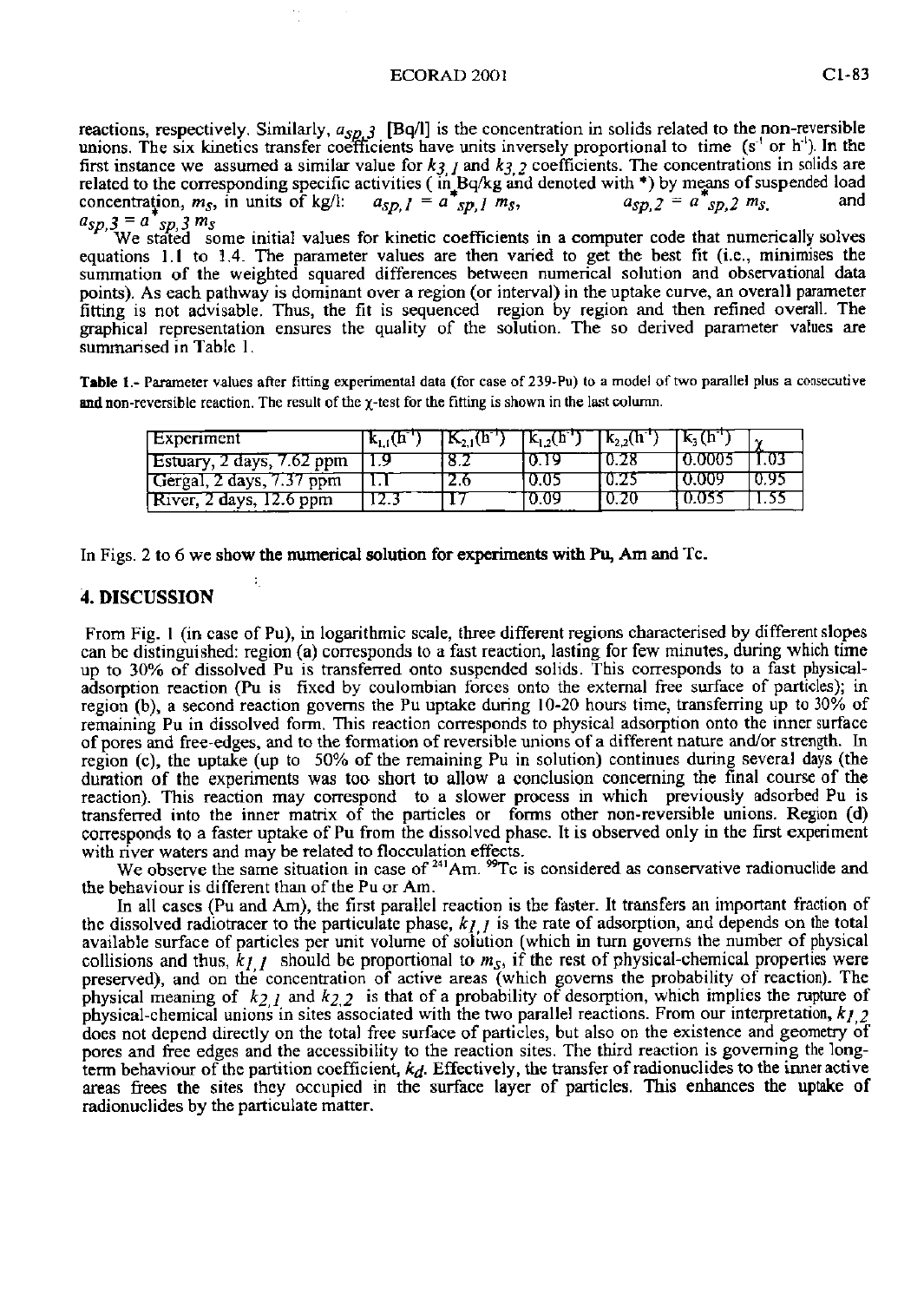

Fig.2: Time evolution of Pu activities (in cpm) in the dissolved phase corresponding to the serie of experiment for the case of<br>the Gergal reservoir. Measured values appears with error bars, while continuous line correspon



**Fig.3: As in Figure 2 but for the case of the Guadalquivir river** 



**Ftg.4: As in Figure 2 but for the case of the Tinto estuary**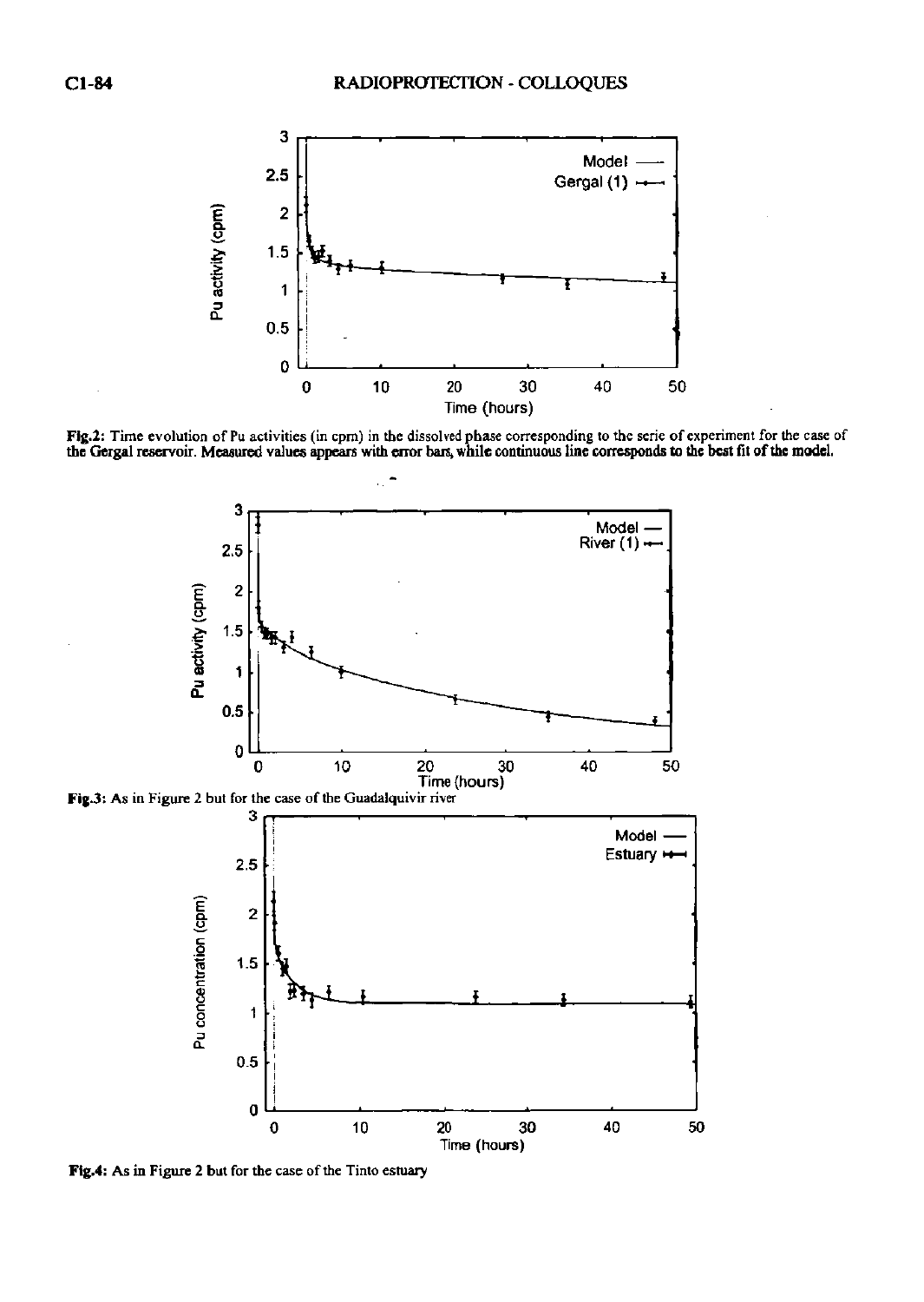

**Fig.5:** As in Figure 2 but with <sup>241</sup> Am, for the case of the Guadalquivir fiver



**Fig.6:** As in Figure 2 but with <sup>99</sup>Tc, for the case of the Guadalquivir river

# $5.$  Concretions.

- L- In this work we applied a useful experimental procedure to study the uptake of Pu, Am and Tc by natural aqueous suspensions, based on the use of liquid scintillation technique.
- *2.-* By using a model of a single and effective oxidation state, with two parallel reversible and concentration-independent reactions, followed by a consecutive non-reversible reaction, we obtained a reasonable understanding of the uptake curves.
- 3.- We have provided a set of kinetic parameters useful to describe the most relevant aspects of the electrolytic reactions of <sup>239</sup>Pu, <sup>24</sup> Am and <sup>26</sup>Tc in the aquatic environments studied under environmental conditions prevailing during the sampling.
- 4.- The experimental results show that each pathway of reaction is governing the uptake at different stages, and some possible interfering and/or modifying factors are identified (storage, flocculation, competitive ions). This provides a good basis to improve the experimental set up to produce more accurate values for kinetic parameters